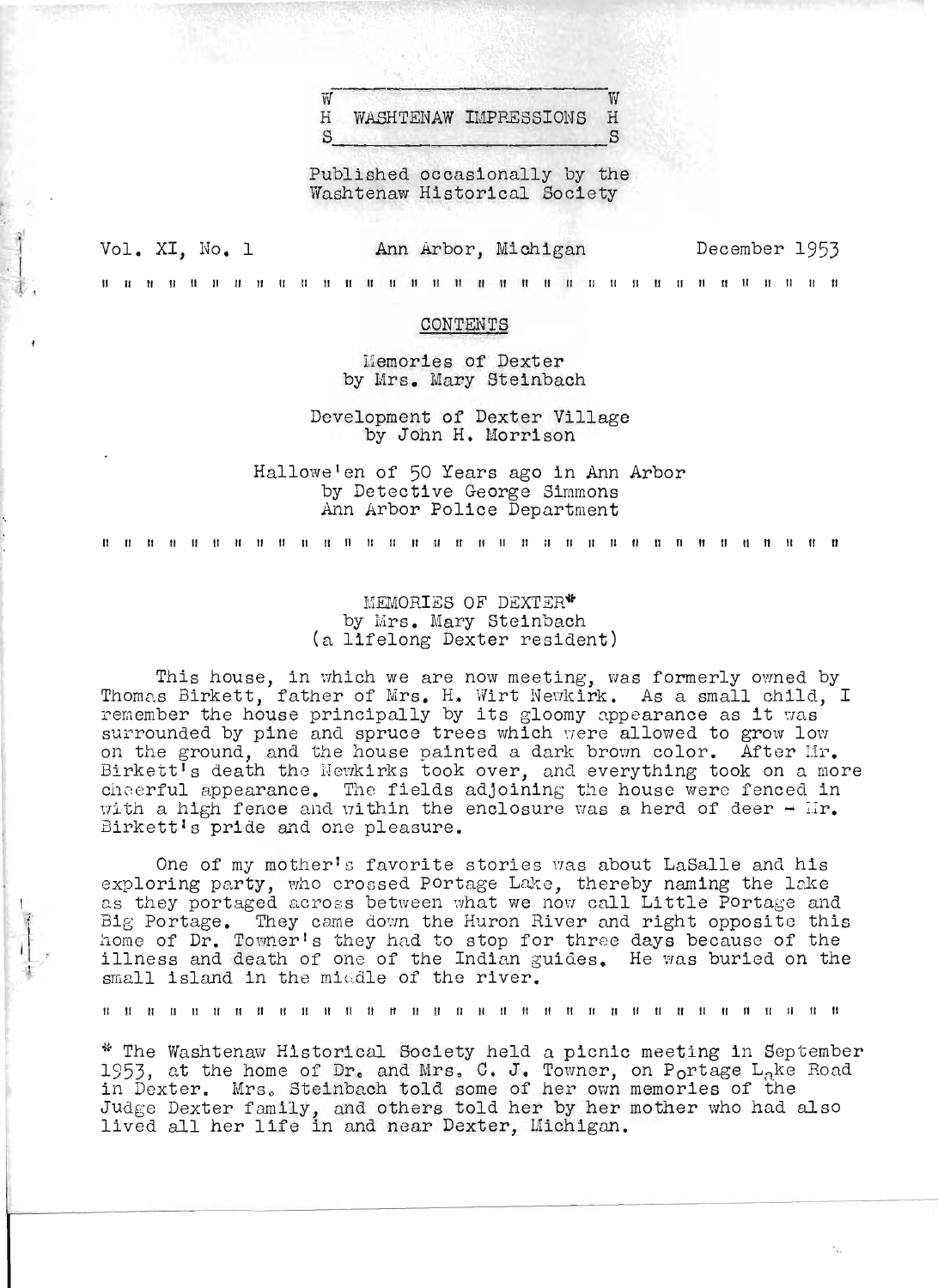"Gordon Hall." home of the Judge Dexter family, named for Kitty Gordon, mother of the second Mrs. Dexter, holds many happy memories for me, and my weekly visits to Grandma Dexter were always bright spots,- first because it was such fun to climb the stile l oading to the path up through the long row of maple trees, and also the house itself, with its huge pillars in front, its beautiful wide hall the full width of the house, and the broad stairway, all the soft carpets and lovely furniture were a real thrill, and never a word of warning from Grandma Dexter, - we could romp and play all over the house.

Mrs. Dexter spent several winters in New Orleans, and while there conceived the plan of bringing a small colored girl home with her, who by living in the home could be trained to be the ideal servant. This little colored girl was made one of the family, and many vant. This fittle colored girl was made one of the family, and make romp and play have I had with her. However, the little girl became spoiled and not at all the ideal that Lirs. Dexter had planned on and she was finally sent back home to New Orleans.

One of the stories told by Mrs. Dexter was about  $J_{11}$ dge Dexter and his experiences as the first Postmaster in Dexter. One day while in Ann Arbor he was detained, and as Mrs. Dexter was along with him he made arrangements for her to bring the mail. He packed the saddle bags and saw her safely on her horse and started for the 10 saddle bags and saw her safely on her horse and started for the 10<br>mile ride to Dexter. It was raining hard, and when darkness came and still several miles from home, her horse reared and she saw two gleaming eyes at the roadside. She recognized a panther, and dug her spurs into her horse's side. It was then a race between horse and panther, but when they reached the outskirts of town the panther gave up and re-entercd the forest.

Another happy memory is the good times we as children had in the Everts Grist Mill and Flour Mill (now the Ford Mill), riding down the inclined railway toward the hopper and grinder  $-$ - things that our parents never knew about. However, we really did see that a big beam was placed on the track before we reached the hopper!

We remember the day Mrs. Dennis Warner was killed at the railroad crossing and the subsequent petition for a grade crossing, $$ which was done, and the present viaduct over the New York Central tracks was the result. It was built by a young colored engineer who made a separate pattern for every stone in the arch, so it was claimed that it could nevor collapse. At that time it was tho only one of its kind in the United Statos..

The seasons much have changed, for I remember so well that for years we always planned on skating for Thanksgiving. By the middle of winter the races on the ice were enjoyed by the entire populace. Some of those taking part were: J. V. N. Gregory, Alf Phelps, Henry phelps, and Marc Cook. They would start up-stream at Bates's Woods, coming down the mile stretch to the bridge. After a few years, when the ice no longer got as thick as formerly, the races had to be abandoned. One Thanksgiving, Pearl Walker fell through the icc while skating and was rescued by Jay Page and Myrta Phelps. The townspeople gave Jay a gold watch and Myrta \$25 to replace her ruined coat. Myrta wore the old coat and bought a bicycle instead!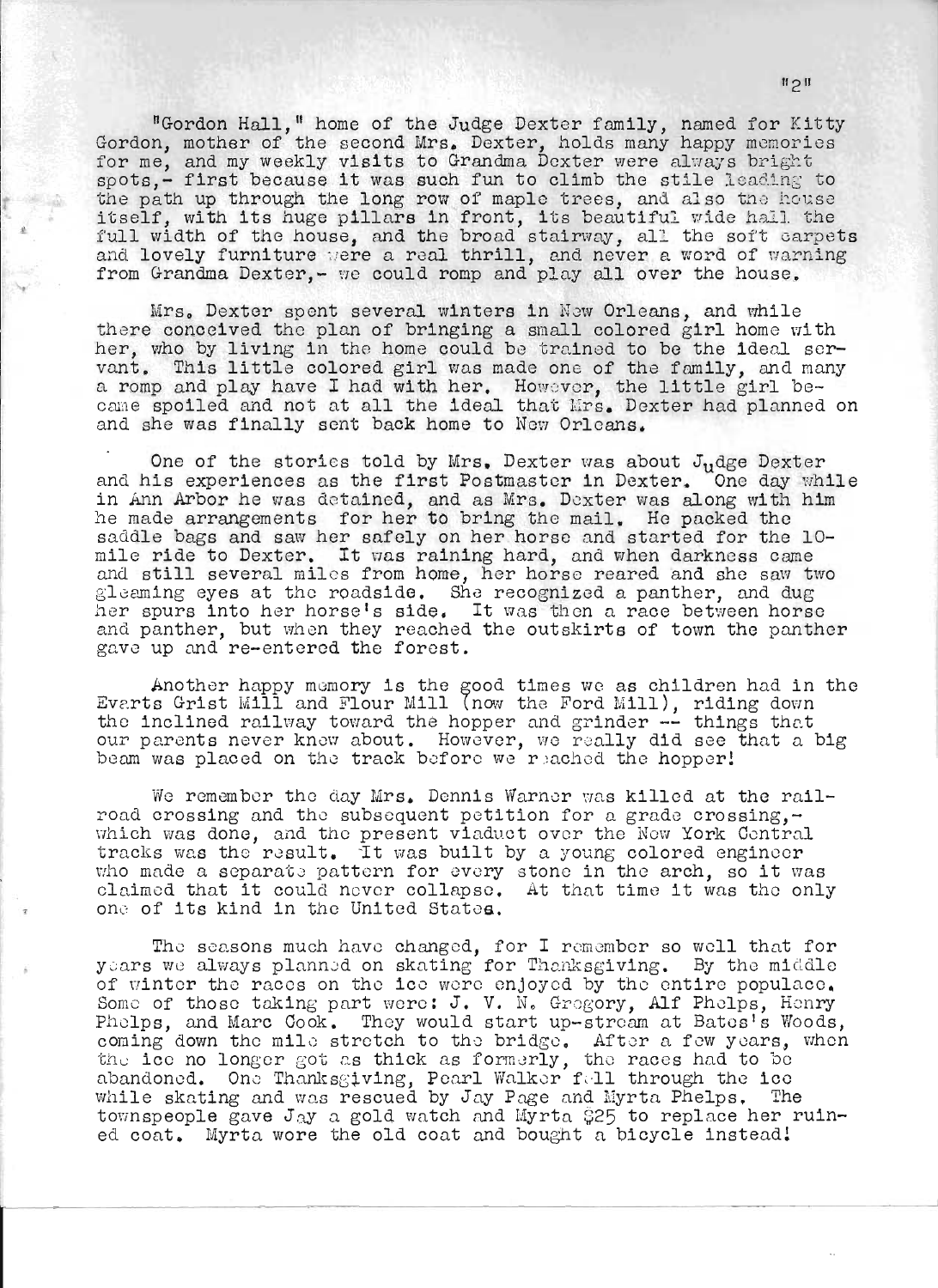The colored barber, Ben Rope, and his wife, Mary, were always interesting and popular, and when Ben died a dozen or so of us children went to view the remains as we had been told that colored people turned white when they died. Of course we had to see, and of course we were disappointed - Ben was still black. After his death the barbering was taken over by his wife Mary, who became a very successful lady barber and the town was very proud of her.

지 말

Our first recollection of stores were the Alley store and the Costello store. Costello dealt in groceries and dry goode, with funeral parlors at the back, and the office of R. P. Copeland in one of the front windows where he bought and sold wheat and all kinds of grains. The Alley store was a genuine old-fashioned store with open barrels of crackers and pickles, and the cheese with a knife beside barrels of crackers and pickles, and the cheese with a knife beside<br>it for the lunches of customers. Fred Alley, one of the owners, took naps on the dry goods counter, with a bolt of calico for a pillow. Many times Fred had to tell us why he smoked: as soon as he stopped his corns hurt and when he started again his corns would be all right  $-$  and he really believed it.

Then there was Sadie Walker's candy store, a regular meeting place for all the school children, where a penny really bought some candy.

One favorite story of my mother's was of her grandfather, Ezra Jones, who sent his two sons to Plymouth with a load of wheat. This they sold for more than they expected so, so they decided to buy their little sister a present. They paid  $01.00$  for a pair of earrings, and these ear-rings have been worn constantly for almost 200 rings, and allow but fings have seen were constantly for allmost 200 by my grand-daughter, Frances Mackey, who pierced her own ears so she could wear her great-great-great-great-grandmother's ear-rings.

Another of my mother's stories related that in planning the village of Dexter, the Judge laid down a flat-iron, with the base along Mill Creek and the point up by the German church on Ann Arbor street. In looking at the map it really would seem that he planned the streets that way, as Ann Arbor Street is the main street and all the other streets join it at an angle. Judge Dexter also planned that the sun would shine in every room in every house at some time through the day, and in the older homes this is really so. This house where we are now faces the northeast, and we always have sunshine in some room. None of the older houses in town are laid out strictly north-south and east-west, but are all turned a little on an angle.

The Fourth of July celebrations were always big events. Among the attractions were various races, of which we youngsters enjoyed the tub races by far the most. The boys riding the tubs used their hands for paddles and came down Mill Creek if they could. Few could make it all the way, and the tip-overs called for lond cheers. One Fourth of July the town's young men decided to take an eld brass cannon from the town park and load it heavily with gun-powder, and really wake up the town at  $4$  a.m. This they did, but with disastrous results. The cannon was so heavily loaded that when touched off it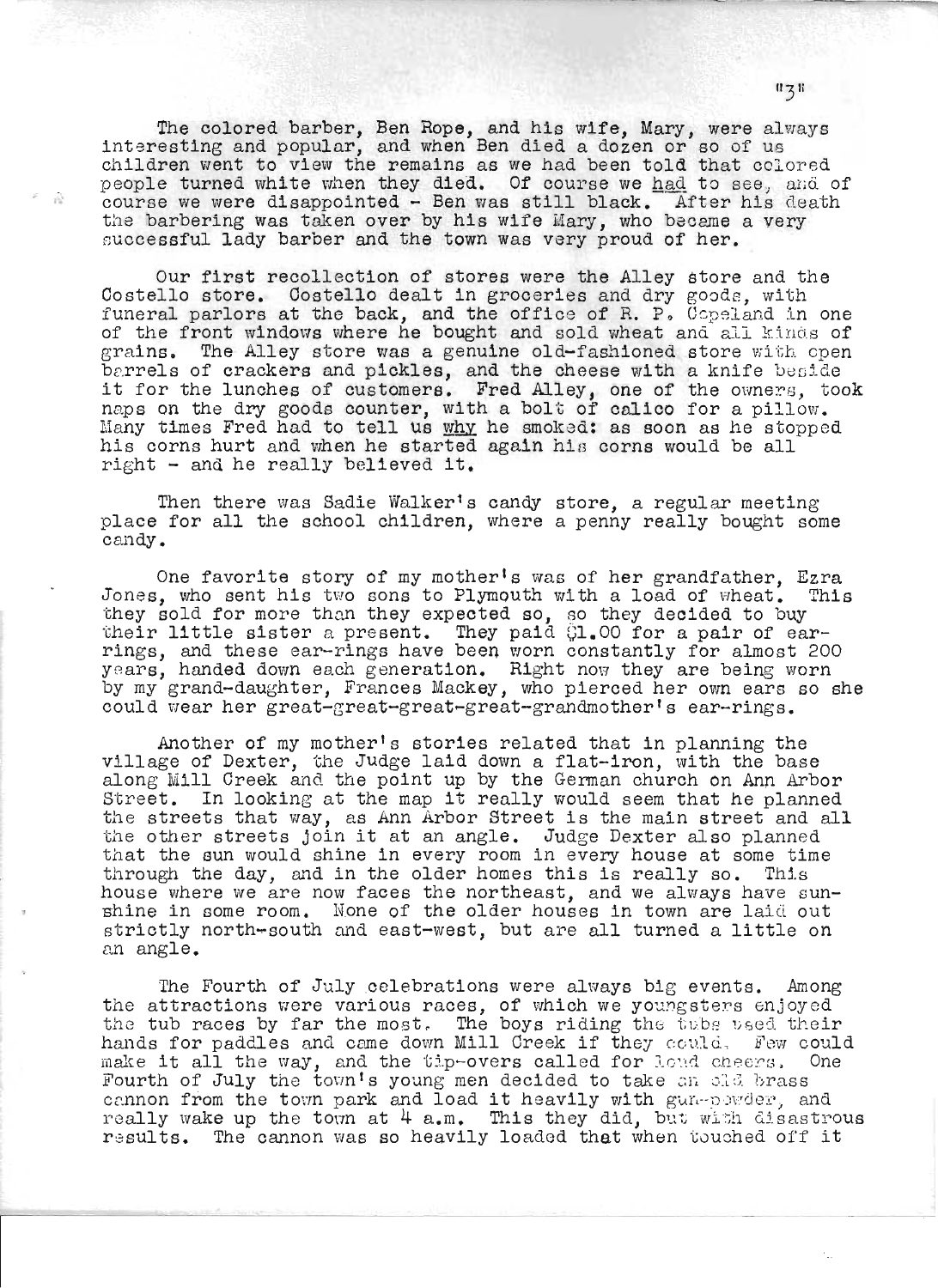boomed down the bank into the creek and deep down into the mud, where it still remains, so they say, well hidden in the bottom of the mill pond.

Dexter is an interesting town, full of memories and tall tales of its past. A favorite pasttime of us oldsters is getting together and reminiscing. My mother could go on and on telling tales for a day at a time, and many students from the University came to visit with her, especially when they had a "thesis" to write.

Dexter, Michigan September 20, 1953

 $\frac{1}{2} \frac{1}{2}$ 

New members since our last issue:

Mrs, Carleton W. Angell, 3125 Hilltop Dr. (wife of one of our charter members) Mrs. Harry H. Atwell, 515 Berkley<br>Miss Tillie Beck, 532 S. First St.<br>Mrs. Robert K. Craig, 715 Church<br>Dr. W. W. Florer, 910 Olivia (reinstated) Miss Helen C. Foney, 706 Monroe<br>Lyle F. Hurd, Sr., 2710 Pontiac Rd. Miss Nan D. Johnson, 3015 Forest Court<br>Miss Nan D. Johnson, 3015 Forest Court<br>Miss Esther Kern, 551 S. Fifth Ave.<br>Miss Mary Ellen Krauss, 407 E. Kingsley<br>Mrs. Don Lanphear, 736 S. Division Mrs. Jean Les Strang, 1202 West Liberty Mrs. Katherine Dexter HcCormick, Santa Barbara, Calif. (LIFE member) Mrs. Catherine McCort, 323 E. Huron John Morrison, Dexter Lewis C. Reimann, 1725 Landsdown George J. Simmons, 809 Pauline<br>Dave Stewart, 1537 Packard Mrs. M. H. Waterman, 1140 Michigan ir. & Mrs. S. L. Wyman, 402 Orchard Hills Dr. (reinstated)

Members lost by death:

Sept. 27, 1953. Mrs. Reuben H. Kempf (charter member)<br>Oct. 9, 1953. Mrs. C. E. Sperry<br>Nov. 2, 1953. Mrs. F. Clever Bald

Address correspondence about Washtenaw Impressions to the Sec.-Treas. Mrs. I. Wm. Groomes. 1209 S. State St., Ann Arbor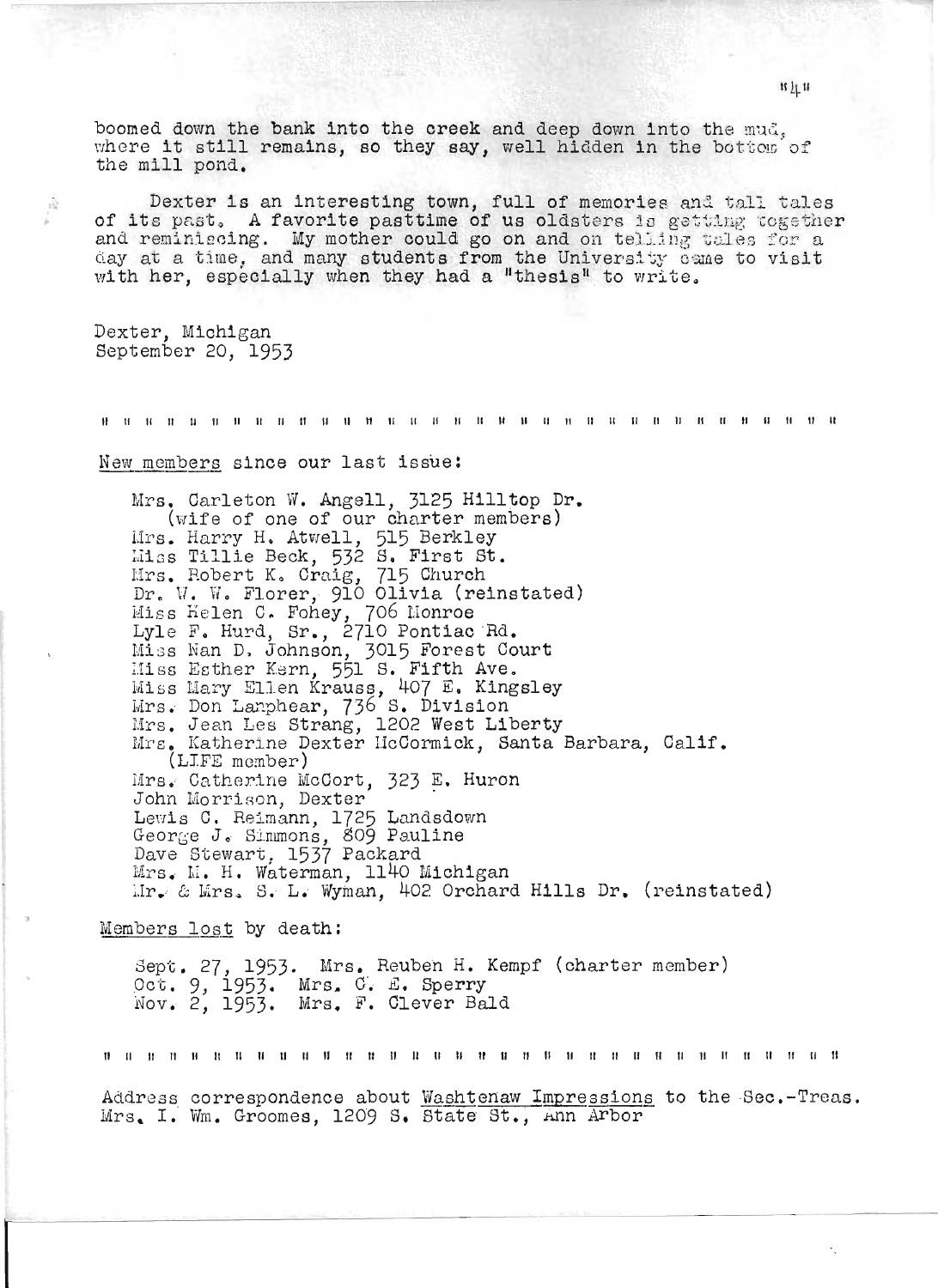# DEVELOPMENT OF DEXTER VILLAGE By John H. Morrison

Dexter Village, Washtenaw County, Michigan, is located at the junction of Mill Creek and the Huron River. In pre-pioneer times this locality was connected with Detroit by Indian trails. Trails also extended to the north by way of Portage Lake and to the northwest the extended to the horth by way of Fortage make and to the horthwe<br>coward the Grand River. The Indians of this vicinity fought on the soward the Grand River. The Indians of this vicinity fought on the<br>side of Great Britain in the War of 1312, and years later these war veterans walked through the main street of Dexter on their way to Canada to receive the money for their services.

In 1820, Congress passed an act to s $\delta$ ll the land for  $\delta$ 1.25 an ncre. Samuel W. Dexter, a wealthy man from Boston, Massachusetts, ncre. Samuel w. Dexter, a wealthy man from Boston, massachusetts,<br>bought nearly 4000 acres of this land at different times. His first purchase, in 1324, was signed by James Monroe, President.

A mill and dam was constructed on Mill Creek by S. W. Dexter in lS25, and a large house was erected on the south bank of the Huron in 1826. Two Indian trails were made into highways, one connecting the village with Ann Arbor, the other connecting it with Detroit.

The settlement was first known as Mill Creek Settlement. Yankee merchants like Oowden and Nelson H. Wing settled in the village inkee merchants like Cowden and Nelson H. Wing settled in the village<br>in the late 1820's. In 1820, it was platted and named Dexter. Within the next 10 years the following settlers came in: George C. Page, in the next 10 years the following settlers came in: George 0. Page,<br>in Englishman, the first tailor; a man named Field, first shoemaker; in anglishman, the first tailor; a man hamed field, first shoemake<br>A. D. Crane, first blacksmith (Crane afterward read and practiced 1. D. Grane, first blacksmith (Grane alterward read and practiced<br>Law); Dennis Warner, merchant; and Henry Vinkle, first cabinet-makcr and undertaker. Dexter Village was located in two townships, Scio and Webster. It was the third largest town in Washtenaw County, Ann Arbor being first and Ypsilanti second, all three on the Huron River. The Methodist, Baptist, Congregational, and Episcopal churches were organized in the village at this time. St. Joseph's Catholic Church was not built until 1953.

### Railroad

In 1841, Dexter, along with Ann Arbor and Ypsilanti, was linked in 1841, Dexter, along with ann arbor and ipsilanti, was link<br>with Detroit by the strap-rail railroad. It was first called the vith Detroit by the strap-rail railroad. It was first called the<br>Detroit and St, Joseph Railroad; later changed to the Michigan Central. )etroit and St, Joseph Railroad; later changed to the Michigan Central<br>For four decades this railroad was an asset to Dexter; later on it be-For four decades this railroad was an asset to Dexter; later on it be-<br>came a liability.

In the early part of the 1340's, Judge Dexter built a mansion in Webster Township, and called it "Gordon Hall." It is on a rise of ground overlooking the village of Dexter and the Michigan Central Railroad. Here he lived with his family and his books and his severraifroad. Here he flyed with his family and his books and his sev<br>11 "retainers," like his feudal ancestors in Ireland. He was the first judge of Washtenaw County, and once a regent of the University of Michigan. He ran for Congress on the free Soil ticket, but was defeated.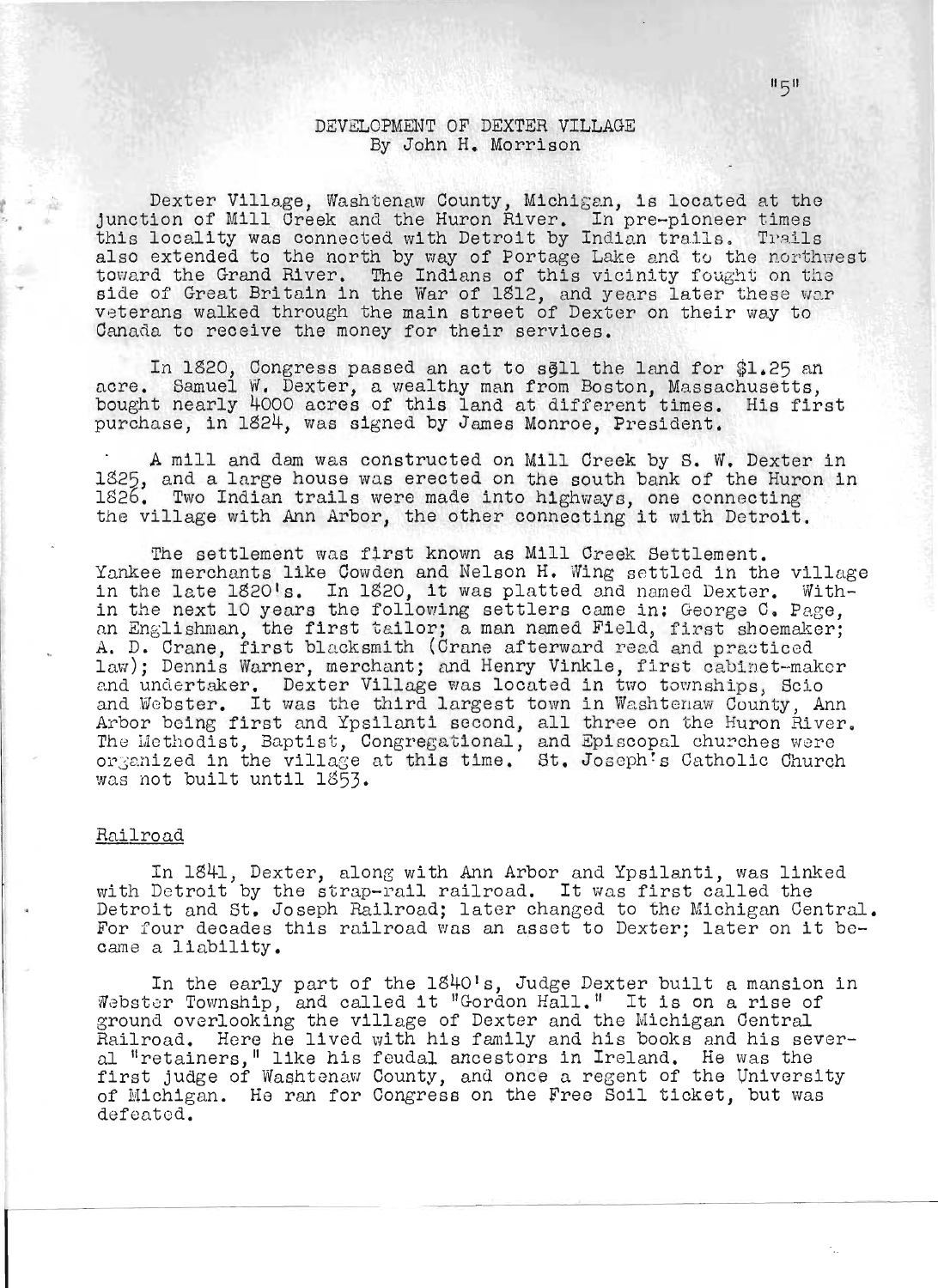The village of Dexter was incorporated by the Legislature 1n 111 The village of Dexter was incorporated by the Legislature in<br>1555. It waxed prosperous through the 1860's and 1870's, through its 855. It waxed prosperous through the 1860's and 1870's, through its<br>ater power and flour mills. Then came the Civil War. Many men of ater power and flour mills. Then came the Civil War. Many men of<br>nfluence in Dexter were in sympathy with the South: they were called influence in Dexter were in sympathy with the South; they were called "Copper-heads." A. D. Crane became a Colonel in the Union Army.

Seven miles west of Dexter a new village had been founded on the Seven miles west of Dexter a new village had been founded on<br>ichigan Central by the Condon brothers, in 1850. It was called ichigan Central by the Condon brothers, in 1850. It was called<br>helsea, after Chelsea, Massachusetts. By 1850, it had passed Dexter helsea, after Chelsea, Massachusetts. By 1850, it had passed Dexte<br>n population and business, becoming the third largest town in the in population and business, becoming the third largest town in the county. Dexter's milling business was declining.

In 1884, it looked as if Dexter would get another start by the building of another railroad from Ann Arbor to Howell. However, the Eichigan Central put an end to this dream, by influencing the proichigan Gentral put an end to this dream, by influencing the pro<br>oters of this railroad to go to Howell by way of Whitmore Leke. oters of this raifroad to go to howell by way of whitmore lake.<br>his T. A. A. & N. M. (Toledo, Ann Arbor, and Northern Michigan) went his T. A. A. & N. M. (Toledo, Ann Arbor, and Northern Michigan) went<br>miles out of its way between Ann Arbor and Whitmore Lake so as to miles out of its way between Ann Arbor and whitmore Lake so as to<br>arve the neighborhood of the Leeland and Sutton families, who were erve the neighborhood of the Leeland and Sutton families, who were<br>eaders in Northfield Township. In less than ten years, however, the leaders in Northfield Township. In less than ten years, however, the new railroad straightened its tracks north of Ann Arbor and left these farmers 3 miles off the railroad.

Dexter was still on its decline when the decade of the  $1890$ 's came, only one of its decline when the decade of the 1890's Dexter was still on its decline, when operating, the one on Mill ame, only one of its flour mills then operating, the one on Mill<br>reek – all the others either closed or burned. Not only Chelsea had reek, - all the others elth**er** closed or burned. Not only Chelsea had<br>assed Dexter in business and prestige, but also Manchester, Saline, passed Dexter in business and prestige, but also Manchester, Saline,<br>and Milan.

#### El ectricity

*<sup>t</sup>*... .

Nearly ten years after Ann Arbor, Ch elsea, and Ypsilanti got Wearly ten years after Ann Arbor, Chelsea, and Ypsilanti got<br>lectricity, in the late 1890's. Dexter got its first electric power lectricity, in the late 1890's, Dexter got its first electric power<br>brough Thomas Birkett. He installed a mokeshift plant in his Hill through Thomas Birkett. He installed a makeshift plant in his Hill reek mill. This plant operated until 1904, when it was replaced by<br>I village-owned electric plant. Thomas Birkett, with some Lansing village-owned electric plant. Thomas Birkett, with some Lansing<br>anitalists promoted an electric interurban railroad from Ann Arbor capitalists, promoted an electric interurban railroad from Ann Arbor<br>to Lansing by way of Dexter. This was incorporated as the Lansing, Dexter, and Ann Arbor Railroad. The Michigan Central again prevented exter, and Ann Arbor Railroad. The Michigan Central again prevented<br>ts establishment, as it had in 1884. And in 1902 a new interurban ts establishment, as it had in 1884. And in 1902 a new interurban<br>es started 3 miles south of Dexter, following the Jackson Road from as started  $\beta$  miles so.<br>An Arbor to Jackson.

In 1900, still another interurban was started out of Jackson toward Ann Arbor, built by WIlliam A. Boland of Grass Lake. Boland oward Ann Arbor, built by William A. Boland of Grass Lake. Bolan<br>pilt his railroad as far as Dexter by 1902, and in 1903 started uilt his railroad as far as Dexter by 1902, and in 1903 started<br>rading toward Ann Arbor. But at this point his credit was curtailed rading toward Ann Arbor. But at this point his credit was curtaile<br>n New York banks. Boland's interurban was purchased afterward by in New York banks. Boland's interurban was purchased afterward by the D. J. & C., and the new owner removed the ties and rails of the Boland line from Dexter to Grass Lake.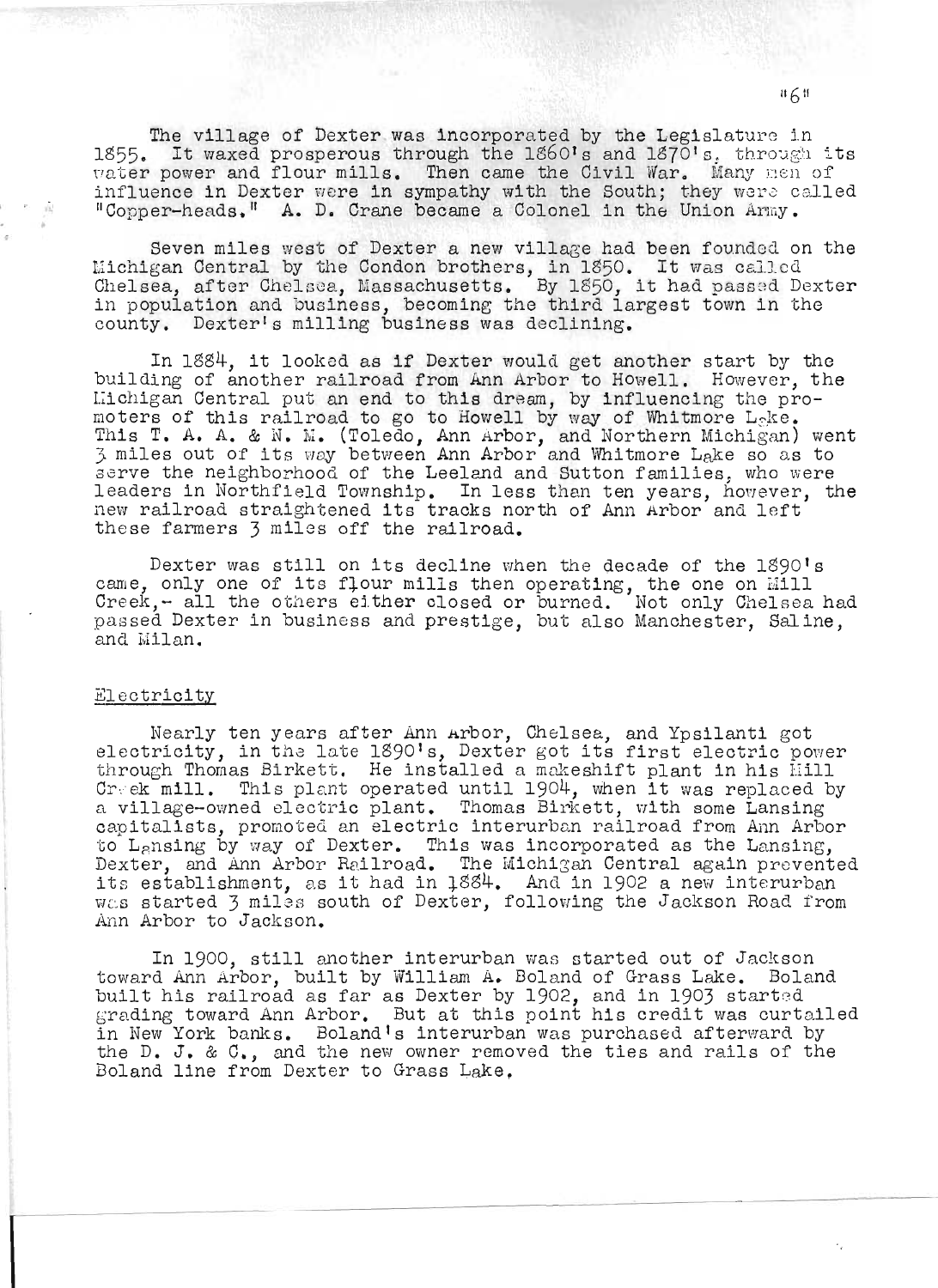### Telephone

In 1902, the Bell Telephone Company, which had had switchboard and offices at Dexter since the 1880's, began installing farm tele-<br>phones. Around the other towns in the county (Chelsea, Manchester, and Milan) the farms were connected with a local switchboard, but at Dexter switchboards were set up in two farm houses; one was the Webster exchange, the other the Scio exchange. This left Dexter Village with only a few subscribers. However, in 1904, a new telephone company located at Dexter, the Washtenaw Home Telephone Co. Its lines were extended into Scio, Webster, and Dexter townships, and the two farmhouse exchanges were put out of business.

In the winter of 1903-1904, the Detroit Edison Company sent engineers out to survey the Huron Valley from Base Lake to the Wayne . County line. Early in 1905, agents from the Commonwealth Power Co., of Jackson, began buying dams and flowage lands in the vicinity of Dexter. It looked for a time as if Commonwealth would supply Dexter with all electric power, as it does Chelsea. However, the Company a gents shortsightedly failed to buy flowage lands on the James Morrison farm above Scio dam, and in 1905 they were sold by Morrison to the Detroit Edison Company. Sy 1909, the Petroit Edison had acquired all the commonwealth lands on the Huron. In 1913, Detroit Edison extended its power lines from Ann Arbor to Dexter.

#### Roads

In this year Washtenaw County adopted the county highway system. Many farmers were opposed to this system, thinking it was a plan to build only one good road between Ypsilanti, Ann Arbor, and Chelsea. The Scio supervisor, Jacob Jedele, pulled strings at Ann Arbor and got a Dexter man on the Board of Road Commissioners, named Sam Schultz, This Board of three commissioners mapped out the route to be improved from Ann Arbor to Chelsea by way of Dexter. Then the State Highway Commissioner, Frank Rodgers, was up in arms against such a route: he wanted them to improve the Jackson Road. Supervisor Jedele died in 1917, but he had already secured for Dexter connection with Ann Arbor by a county trunk-line highway. In this he had help from Henry Douglass of the Gas Co., and R. W. Hemphill of Detroit Edison.

Even so, Dexter continued to lose population, and in the census of 1920 the village and Scio Township reached an all-time low. Such was the state of affairs when, in 1920, through the influence of Harvey R. Blanchard, Henry Ford purchased the mill and dam on Mill Oreek. Dexter's renaissance started with this real estate deal between Ford and Mrs. H. Wirt Newkirk, daughter of Thomas Birkett. The Ford ownership had a psychological influence, and people began moving to. Dexter to live instead of moving away.

By this time all the villages in the county had their main streets paved except Dexter. The Michigan Central, through Frank Rodgers, was the cause. Why was this railroad always opposing improvements for Dexter? One answer is that the Michigan Central meant to build, in the future, four tracks between Detroit and Jackson.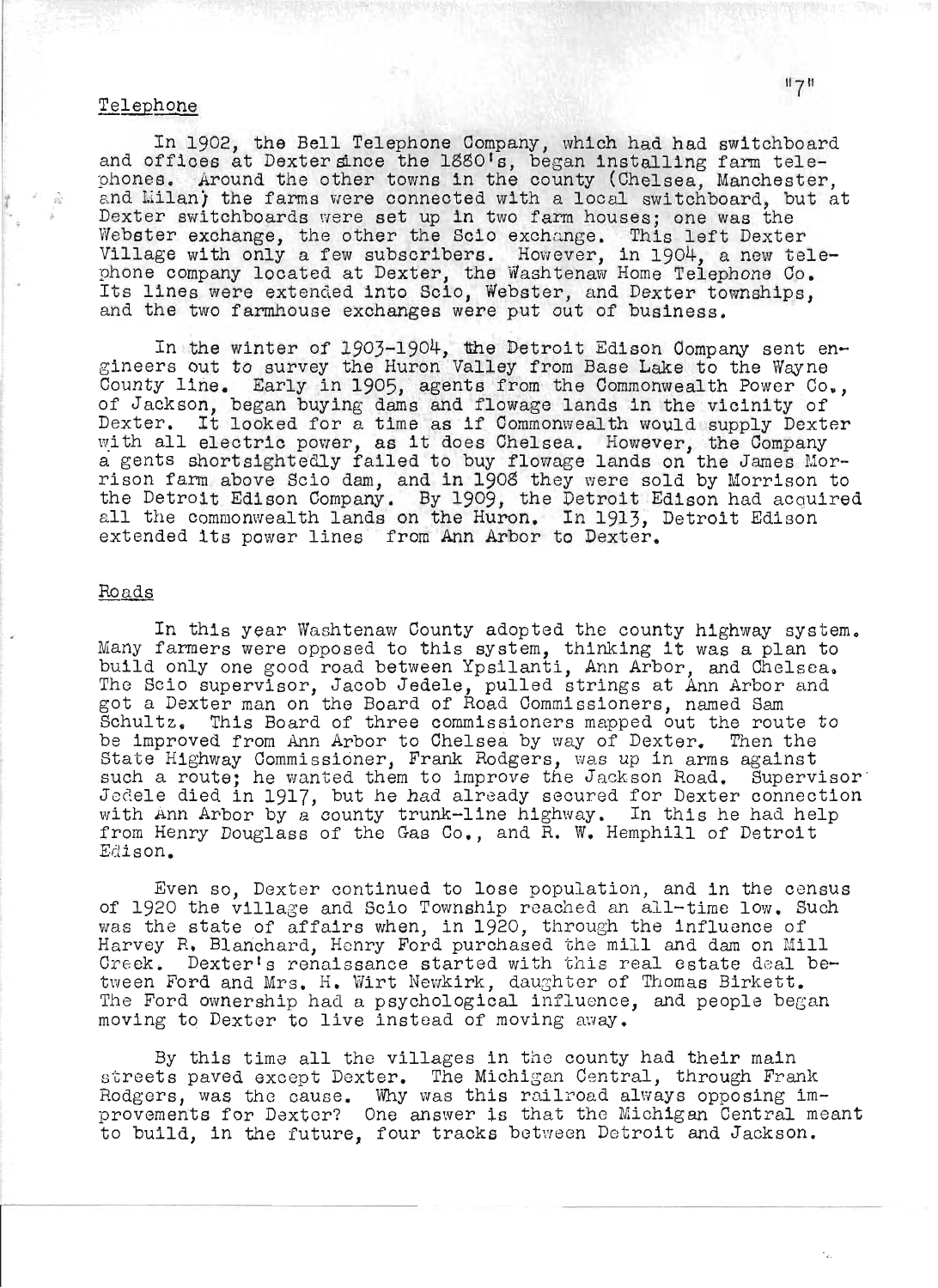Two of these were to pass less than a half mile south of Dexter, wo of these were to pass less than a half mile south of Dexter,<br>prossing the Ann Arbor-Dexter highway. If another railroad or an irossing the Ann Arbor-Dexter nighway. It another railroad or an<br>mproved highway were at this place, the Michigan Central would have improved highway were at this place, the Michigan Central would have<br>the expense of grade separation. In 1927, it started its expansion<br>plan by locating its Huron Gravel Company on the Fred Burch farm outlan by locating its Huron Gravel Company on the Fred Burch farm out<br>ide Dexter. It was going to take several years to remove and sell the bexter, it was going to take several years to remove and sell<br>the gravel, and when the big cut was finished on the Burch farm, the line gravel, and when the big cut was finished on the Burdh farm, the last the Baker road. ine would be extended through ban hoey's farm toward the baker road.<br>But the gravel company got into trouble with some land owners down out the gravel company got into trouble with some land owners down<br>the river, became involved in a law-suit, and finally ceased operat-<br>.ng. Thus were the plans of the Michigan Central upset. The fourlane railroad will never now be built.

Dexter's Main and Ann Arbor Streets were finally paved in 1929. Dexter's main and Ann Arbor Streets were finally paved in 1929.<br>he Ann Arbor-Dexter county road was taken over by the state in the. ine ann arbor-bexter county road was taken over by the state in the late of the state in the cate is a sense o<br>Late 1920's, brought about by Frank E. Robison, chief attorney for the rate 1920's, prought about by frank b. Robison, chief attorney for the<br>Alchigan Central and a friend of Frank Rodgers. On the same day, Oct. ilchigan Gentral and a friend of Frank Rodgers. On the same day, Oct.<br>1. 1929, the D. J. & C. Interurban, south of Dexter, was sold at Ann Arbor for junk, leaving the Michigan Central the only highway of steel between Ann Arbor and Jackson.

# Schools

Dexter got a new addition to its schoolhouse under PWA, and 7 miles of sewers dug by WPA, in the 1930's. This was brought about by U. S. Senator Royal S. Copeland, from New York, a native of Dexter. A parochial school had been established in Dexter in the 1920's by St. Joseph's Catholic Church.

#### Industries

The Michigan Molded Plastics Company located at Dexter in 1940. A celebration of the 100th year of the Michigan Central was held in Dexter in 1941. Huron River Drive is a new highway in the Huron Eiver valley betweon Ann Arbor amd Dexter, built in 1920 through the efforts of William W. Blakeley of Dexter, and Edward Wagner, Scio fforts of William W. Blakeley of Dexter, and Edward Wagner, Scio<br>Supervisor. Detroit Edison sold all its flowage lands along the Bupervisor. Detroit Edison sold all its flowage lands along the<br>Iuron, in 1940, to Henry Ford. In the late 1940's, the Ford Motor Company sold a factory site at Scio, 3 miles down the river, to the King-Seeley Corporation. This is the largest industrial plant in Washtenaw County west of Ann Arbor.

Dexter witizens of the 19th century and the early 1900's were composed of four groups: first, the Yankees whose parents or grandcomposed of four groups; first, the fankees whose parents or grand-<br>parents came from New York or New England. Then the English, Irish, and Germans. There were only two negro families; and lastly a few French, Scotch, and Danes. The Yankees alone were "Americans;" all others were regarded as foreigners and outsiders, to the third generation, even by the poople themselves. It took the Army Draft in 1917 to teach the Yankees and the foreigners both that they are all of the same nation.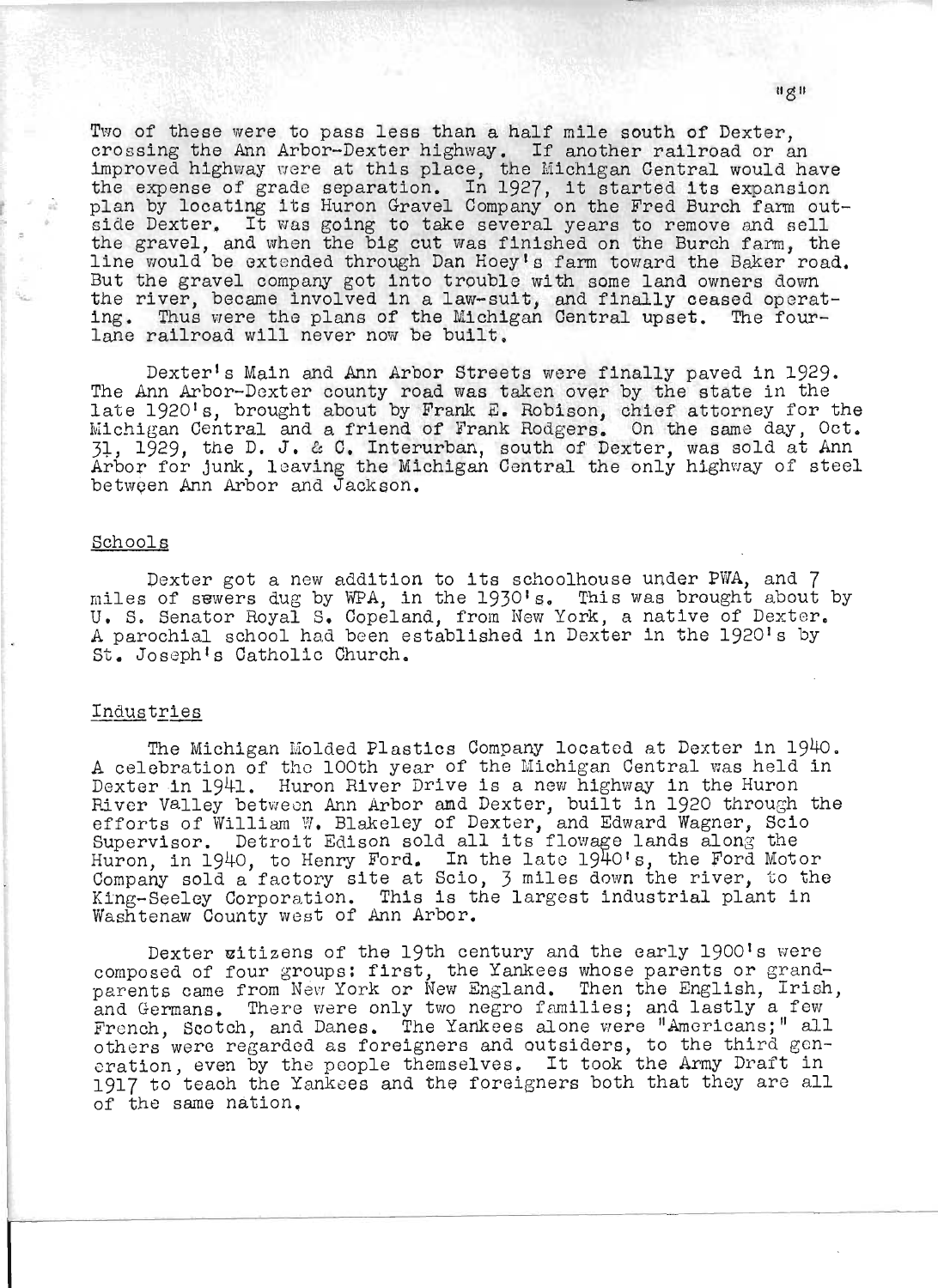# HALLOWE'EN OF FIFTY YEARS AGO IN ANN ARBOR by Detective George Simmons, Ann Arbor Police Department

,.:

To most of us, Hallowe'en brings many memories, some pleasant and some not so pleasant, like when we were caught red-handed sticking a toothpick in Mr. Crabby's door-bell, or got doused with a bucket of cold water which Mrs. Grumpy threw at us when we used the tick-tack on her windows. As I am not personally qualified to talk about what happened 50 years ago, I have to depend on memories of older people or on records. Police records around 1903 were so incomplete that they were not of much help. So I consulted the microfilm library of the Ann Arbor News files. The more I delved into those columns of the past, the more I felt that the youth of today are not so very different from the youth of 50 years ago. The basic drives have not changed. In one item, a staid old business man of that day said, "Hallowe'en of today is not what it used to be when I was a boy. Things happened in those days; why, we were out all night doing whatever deviltry we could find to do. The older people were different when I was a boy. They were not as narrow minded as these modern folks are. If a man looked out his window in the morning and saw his hen coop resting on his neighbor's barn roof, he would just go out and get it down as best be could and not be angry. The old folks just put everything that was movable inside and girded thcmselves for the things that he knew were going to happen. He knew that he would probably find part of his fence set up in front of Fatty Kupple's house so that it would look like Fatty had taken it. Yes, nothing was safe in the good old days when I was a boy." This was printed in the News in the early 1900's. Does it not have a ras printed in the news in the early 1900's. Does it hot have a<br>familiar ring? It seems that each crop of fathers comes up with that be a so soons that  $\frac{1}{n}$  is the second of  $\frac{1}{n}$  value of  $\frac{1}{n}$  value  $\frac{1}{n}$  value  $\frac{1}{n}$  value  $\cdots$  " I expression, now, back in the good of a days when  $\frac{1}{2}$  was young... they missed by being born 40 years too late. No, I do not feel that people have changed much in their basic thinking. To bear this out, I have here a copy of the Michigan Argus printed in 1873. The front-I have here a copy of the <u>miching areas</u> printed in 1977. The 11 back in those good old days. "We are becoming a nation of schemers, to live without manual labor. Our young men are not learning trades or preparing to be good farmers, but are seeking after clerkships, or preparing to be good farmers, but are seeking after clerkships,<br>postoffices, fat offices, and crowding the cities where it is supposed a living is easily 'earned. Our girls are not learning to cook, sew, or be good housekeepers, but want to dress to kill, and live like ladies without work. In fact a majority of them will not do housework for wages, no matter how great their need. We are like the man who hires his neighbor boy to do his work while his own boy lounges in saloons and billiard halls on expense accounts. His daughters dress up and entertain beaux at ten to twelve, instead of being put to the affairs of the household in the place of Biddy or Dinah who have been employed to do it. We must turn out more artisans and food growers. We must turn over a new leaf. Our boys and girls must learn to love labor and be qualified for it. We must teach our young ladies to look well to the ways of the household." That was written 80 years ago; just how much different are our problems with the youth of today?